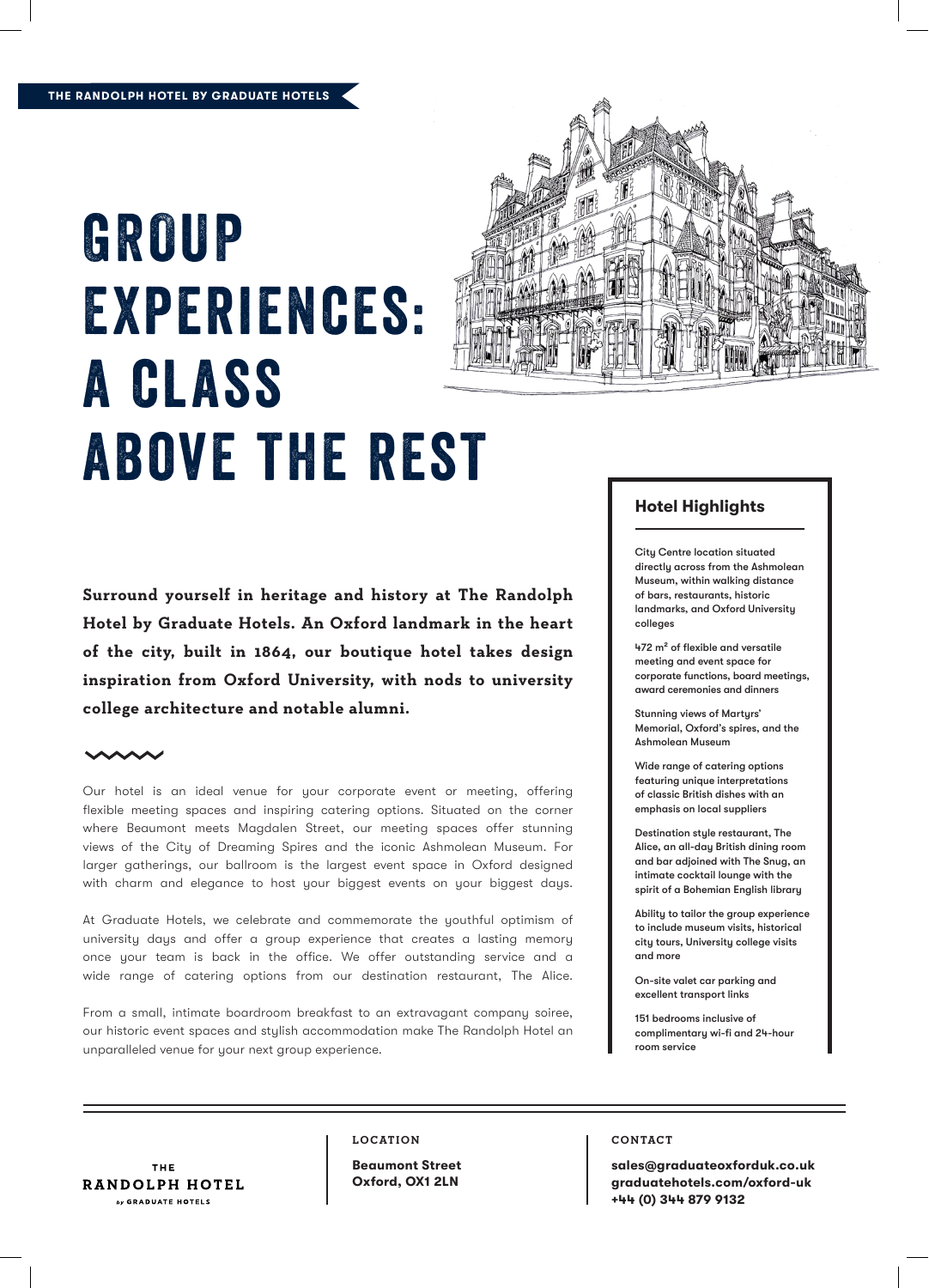# EVENT SPACE **Capacities**

| <b>ROOM</b>     | $SIZE$ m <sup>2</sup> | <b>BOARDROOM</b> | <b>THEATRE</b>           | <b>CABARET</b> | <b>CLASSROOM</b>         | <b>U-SHAPE</b>           | <b>RECEPTION</b> | <b>BANQUET</b> |
|-----------------|-----------------------|------------------|--------------------------|----------------|--------------------------|--------------------------|------------------|----------------|
| Ballroom        | 276.7                 | 60               | 320                      | 150            | 80                       | 60                       | 350              | 220            |
| Lancaster Room  | 97.8                  | 30               | 50                       | 24             | 20                       | 30                       | 70               | 60             |
| Worcester Room  | 42.6                  | 14               | $\sim$                   | . .            | $\overline{\phantom{a}}$ | ۰                        | ۰.               | 14             |
| St. John's Room | 42.6                  | 20               | <b>.</b>                 | . .            | $\overline{\phantom{a}}$ | $\sim$                   | ۰.               | 20             |
| Ashmolean Room  | 12.5                  | 4                | $\sim$                   | $\sim$         | $\overline{\phantom{a}}$ | ÷.                       | ۰.               | 4              |
| The Library     | 51                    | 14               | $\overline{\phantom{a}}$ | . .            | $\overline{\phantom{a}}$ | $\overline{\phantom{a}}$ | -                | 14             |

**LOCATION**

THE RANDOLPH HOTEL  $by$  GRADUATE HOTELS

**Beaumont Street Oxford, OX1 2LN**

**CONTACT**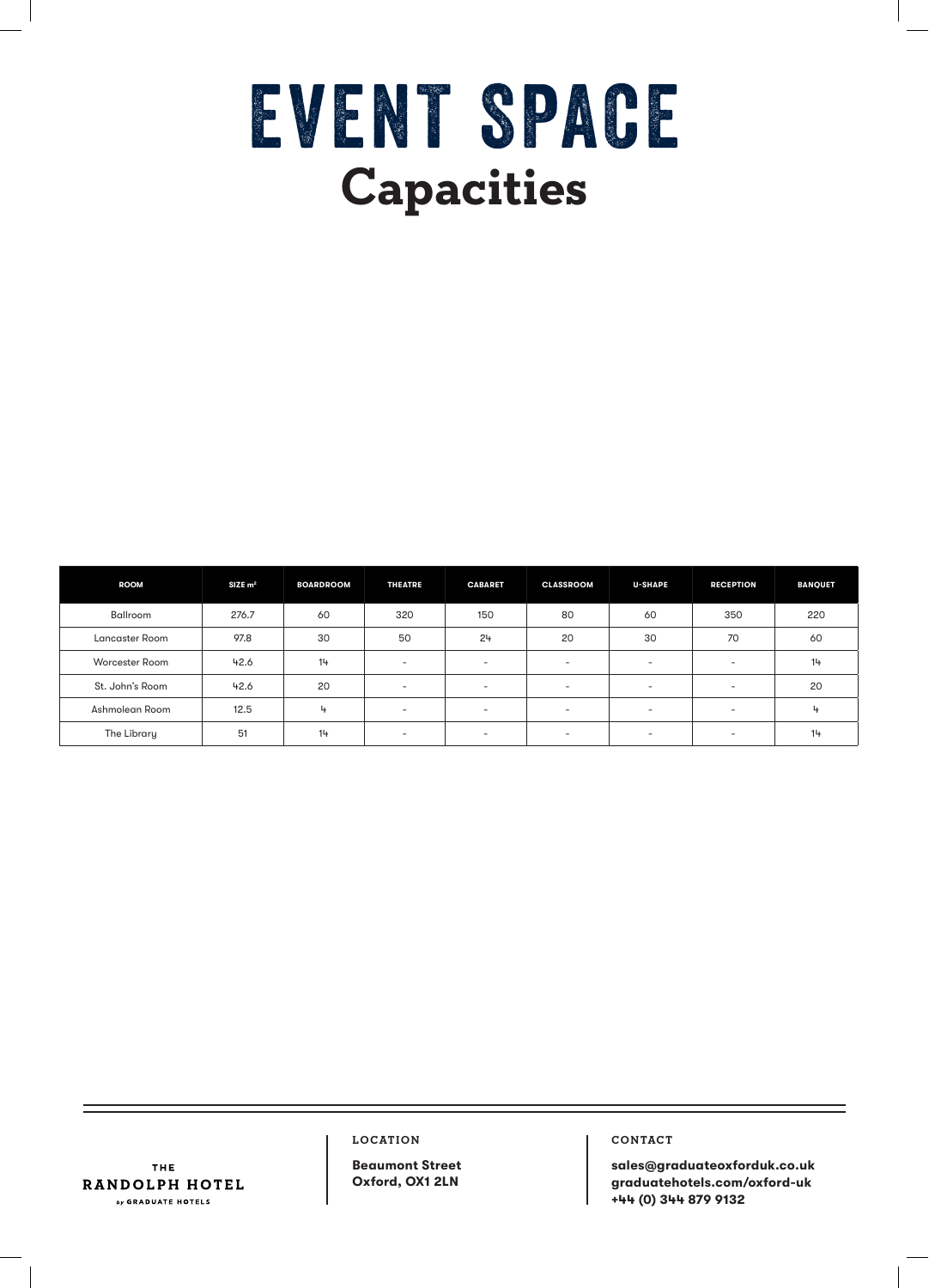## EVENT SPACE **Ballroom**



The Randolph Hotel's stunning ballroom space provides an inspiring backdrop for conferences, award ceremonies and exhibitions as well as hosting any large corporate breakfast, lunch or dinner events.

The ballroom includes access to a private reception area with a built-in bar which can provide a tea and coffee station for meetings or an intimate space for reception drinks. It has its own private entrance for loading with access to the car park and can be fully equipped with AV equipment, projectors and screens.

Our attentive team can bring to life any style event, adding a more personal touch to your corporate functions. Offer your team an experiential meeting event that could include a historic tour around Oxford or a classic afternoon tea.



| <b>ROOM</b>     | $SIZE$ m <sup>2</sup> | <b>BOARDROOM</b> | <b>THEATRE</b> | <b>CABARET</b> | <b>CLASSROOM</b> | <b>U-SHAPE</b> | <b>RECEPTION</b> | <b>BANQUET</b> |
|-----------------|-----------------------|------------------|----------------|----------------|------------------|----------------|------------------|----------------|
| <b>Ballroom</b> | 276.7                 | οU               | 320            | 150            | $\Omega$<br>80   | 60             | 35C              | 220            |

THE RANDOLPH HOTEL by GRADUATE HOTELS

#### **LOCATION**

**Beaumont Street Oxford, OX1 2LN**

#### **CONTACT**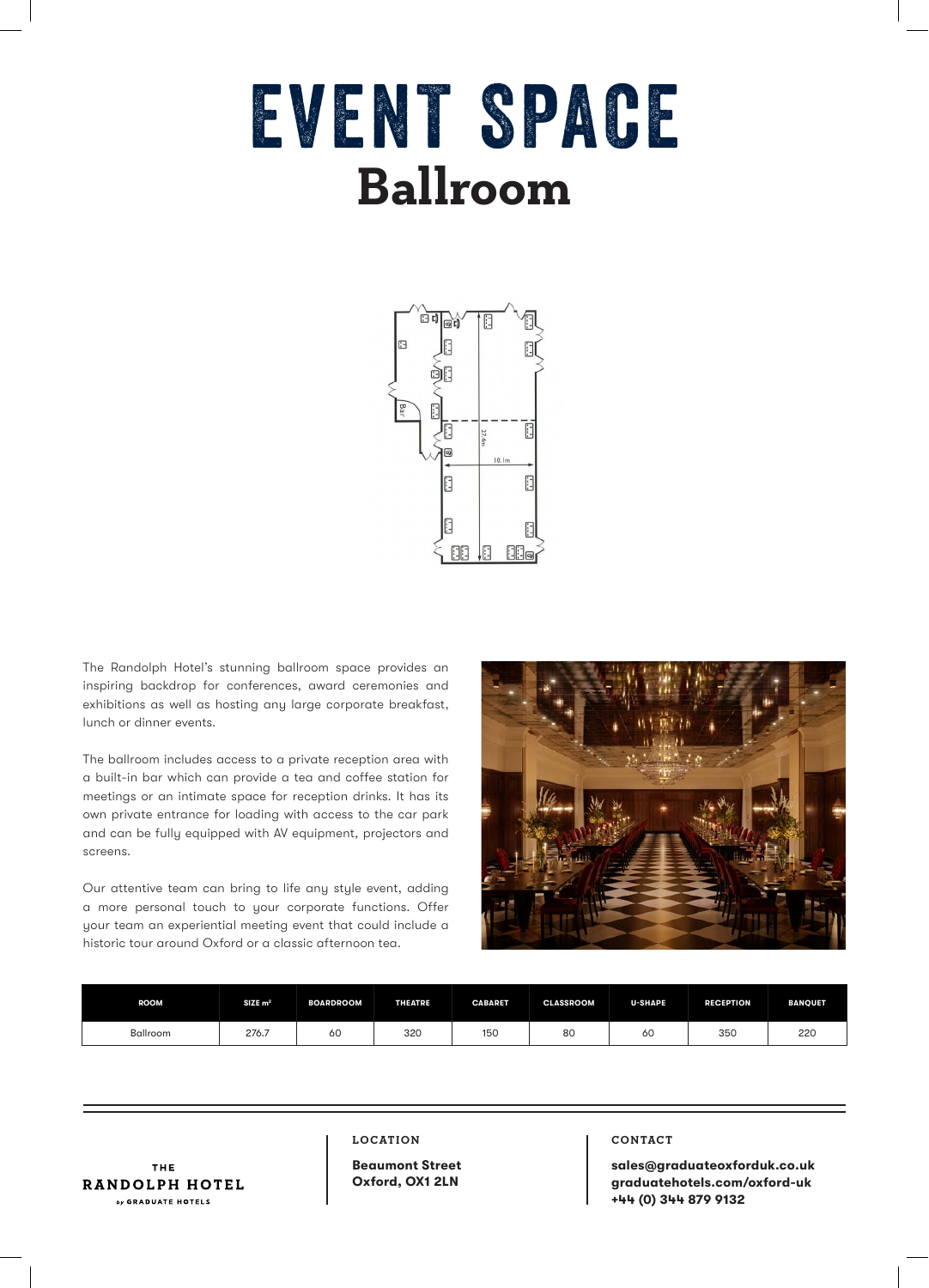### EVENT SPACE **Lancaster Room**



The Randolph Hotel's Lancaster Room is a warm, inviting space offering the perfect backdrop for a meeting, small conference, afternoon tea or evening cocktails and dinner.

The formal room features five full-length windows showcasing stunning views of the Ashmolean Museum from sunrise to sunset.

Suitable for events of up to 70 guests and is fully equipped with AV equipment, projectors and screens.

| <b>ROOM</b>    | $SIZE$ m <sup>2</sup> | <b>BOARDROOM</b> | <b>THEATRE</b> | <b>CABARET</b> | <b>CLASSROOM</b> | <b>U-SHAPE</b> | <b>RECEPTION</b> | <b>BANQUET</b> |
|----------------|-----------------------|------------------|----------------|----------------|------------------|----------------|------------------|----------------|
| Lancaster Room | 97.8                  | 30               | 50             | 24             | $\sim$<br>ZU     | 30             | 7 U              | ου             |

THE RANDOLPH HOTEL by GRADUATE HOTELS

#### **LOCATION**

**Beaumont Street Oxford, OX1 2LN**

#### **CONTACT**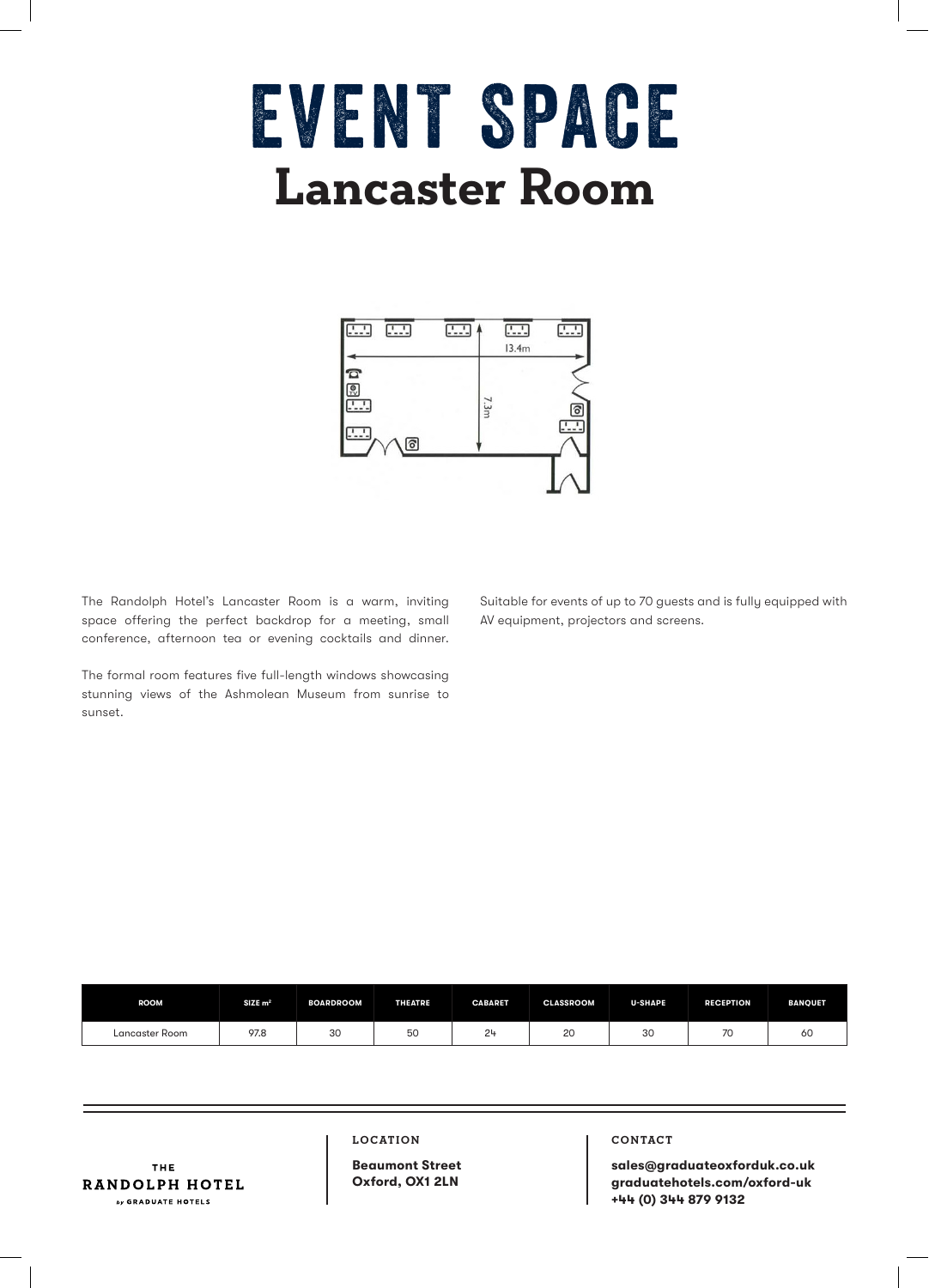### EVENT SPACE **Worcester Room**



The Randolph Hotel's Worcester Room provides an intimate function space with stunning views overlooking the Ashmolean Museum.

Suitable for up to 35 guests, the Worcester Room is the ideal space to entertain clients or host a corporate dinner. It is fully equipped with AV equipment, projectors, and screens.

| <b>ROOM</b>    | $SIZE$ m <sup>2</sup> | <b>BOARDROOM</b> | <b>THEATRE</b> | <b>CABARET</b> | <b>CLASSROOM</b> | <b>U-SHAPE</b> | <b>RECEPTION</b> | <b>BANQUET</b> |
|----------------|-----------------------|------------------|----------------|----------------|------------------|----------------|------------------|----------------|
| Worcester Room | 42.6                  |                  | $\sim$         |                |                  | $\sim$         |                  |                |

THE RANDOLPH HOTEL by GRADUATE HOTELS

**LOCATION**

**Beaumont Street Oxford, OX1 2LN**

#### **CONTACT**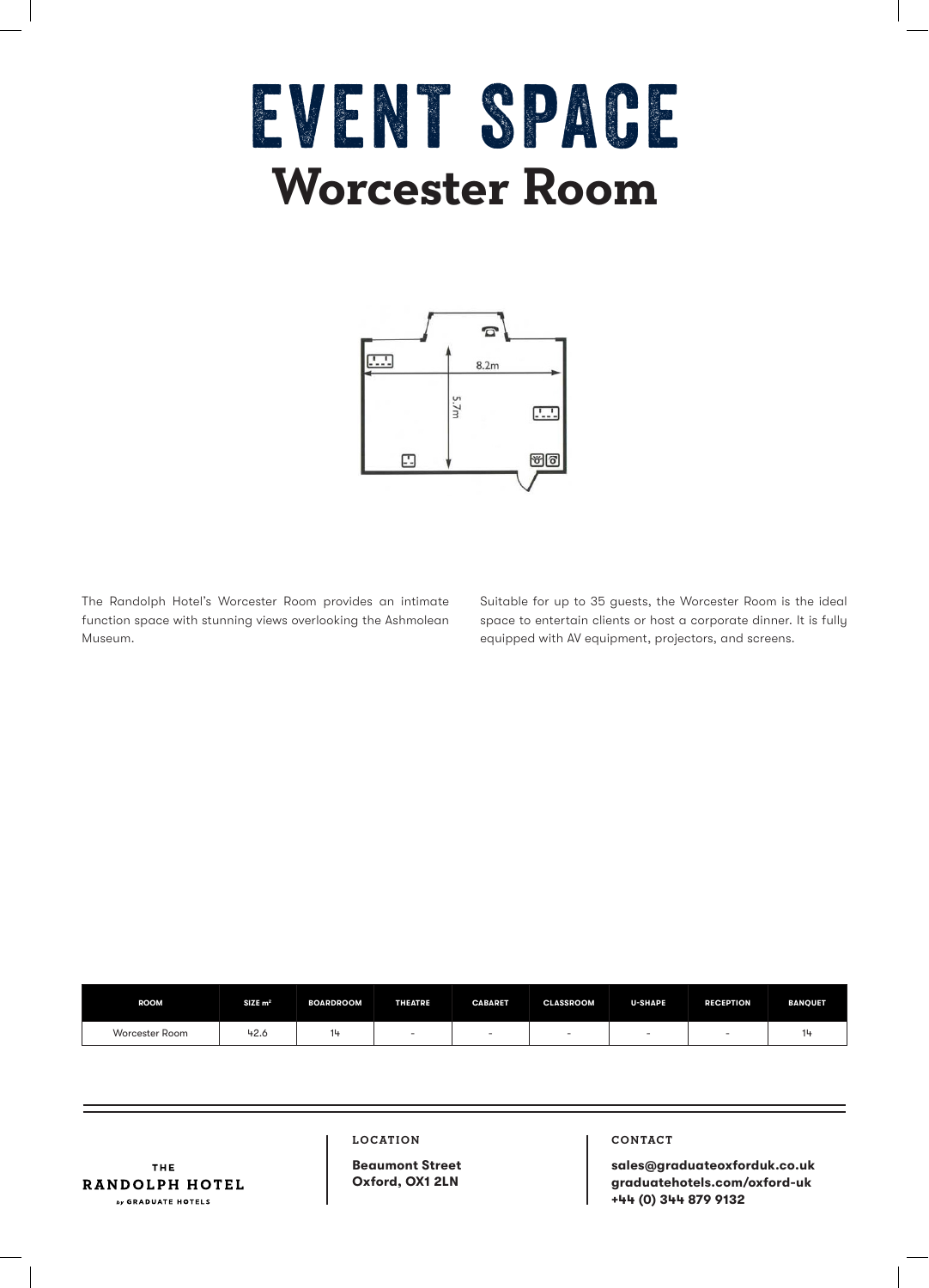## EVENT SPACE **St. John's Room**



The Randolph Hotel's St. John's Room is the perfect space for private dining and entertaining. Its large gothic windows provide plenty of natural light and sweeping views of St. Giles, Martyrs' Memorial and surrounding university colleges.

It is fully equipped with AV equipment, projectors, and screens.

| <b>ROOM</b>     | $SIZE$ m <sup>2</sup> | <b>BOARDROOM</b> | <b>THEATRE</b>           | <b>CABARET</b> | <b>CLASSROOM</b> | <b>U-SHAPE</b> | <b>RECEPTION</b> | <b>BANQUET</b> |
|-----------------|-----------------------|------------------|--------------------------|----------------|------------------|----------------|------------------|----------------|
| St. John's Room | $+2.6$<br>_____       | 20               | $\overline{\phantom{a}}$ |                |                  |                |                  | n.<br>∠∪       |

THE RANDOLPH HOTEL by GRADUATE HOTELS

#### **LOCATION**

**Beaumont Street Oxford, OX1 2LN**

#### **CONTACT**